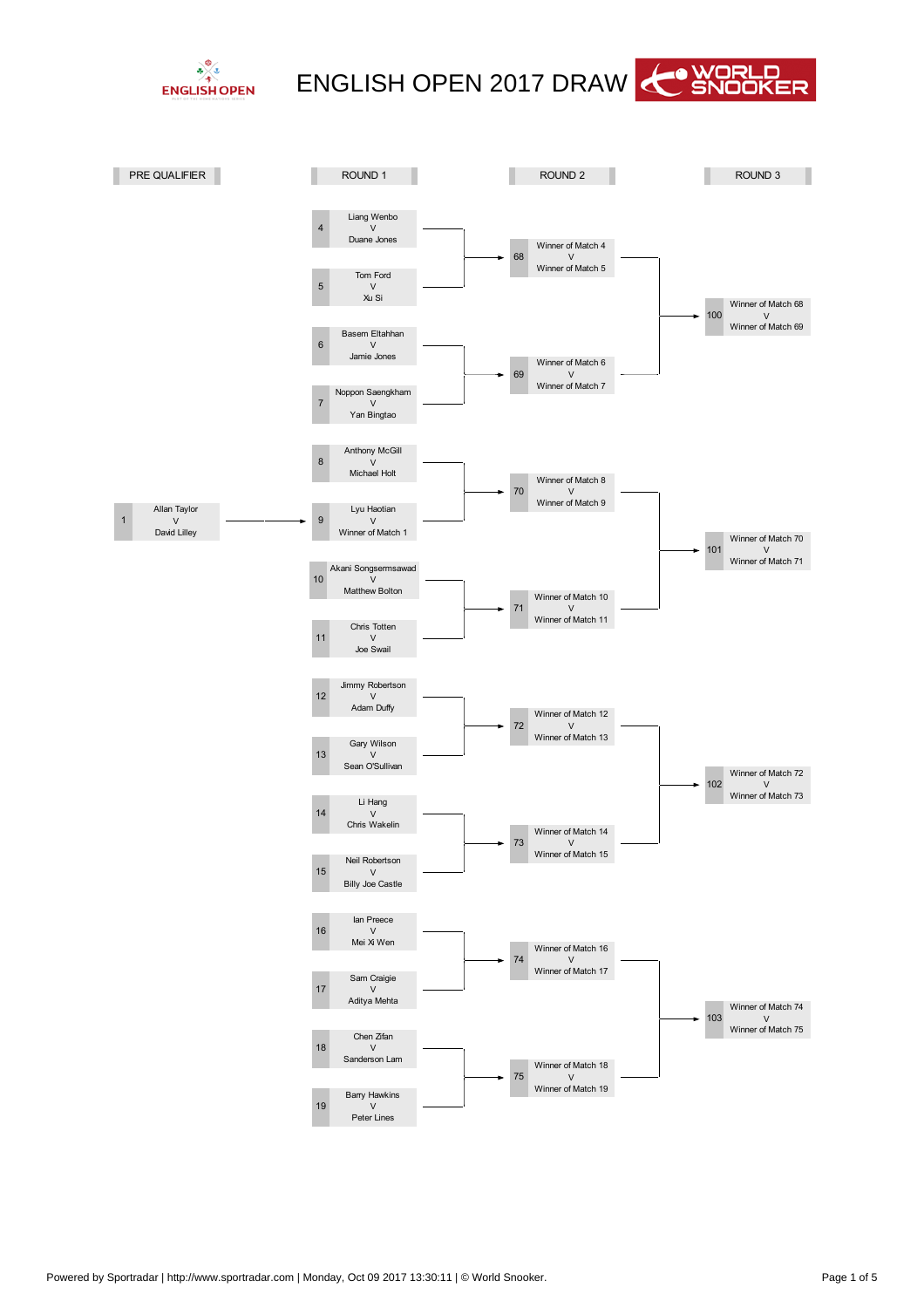



OUND<sub>1</sub> **NOUND 2** n T P E QUALIFIE ND 2 OUND 3 Judd Trump 20  $\vee$ Robbie illiams inner of Match 20  $\vee$ 76 inner of Match 21 Yu De Lu  $\overline{2}$  $\overline{V}$ Mark Joyce inner of Match 76  $04$  $\vee$ inner of Match 77 Matthew Stevens 22  $\vee$ Eden Sharav inner of Match 22  $\overline{V}$ - inner of Match 23 Josh Boileau 23  $\vee$ David Gilbert Luca Brecel 24  $\vee$ Ryan Day inner of Match 24  $\overline{V}$  inner of Match 25 David Grace 25  $\vee$ Mark illiams inner of Match 78 05 V inner of Match 79 Jamie Curtis-Barrett 26  $\overline{M}$ Li Yuan inner of Match 26 79 V<br>inner of Match 27 Rory McLeod 27  $\vee$ Jack Lisowski Rhys Clark 28  $\vee$ Alan McManus inner of Match 28 80  $\vee$ inner of Match 29 Zhang Yong<br>V 29 Kurt Dunham inner of Match 80 06  $\overline{V}$ inner of Match 81 Mark Davis ⊸າດ  $\overline{V}$ Chen Zhe inner of Match 30  $\overline{8}$  $\vee$ inner of Match 31 lan Bums Ronnie O'Sullivan  $\overline{2}$  $\overline{V}$  $\mathbf{3}$ V<br>inner of Match 2 Zhang Anda Robert Milkins 32  $\vee$ Stephen Maguire inner of Match 32 82  $\vee$ inner of Match 33 Ashley Hugill 33 Ŵ Nigel Bond inner of Match 82 07 V<br>inner of Match 83 Matthew Selt  $34$  $\vee$ Alfie Burden inner of Match 34 83  $\vee$ inner of Match 35 John Higgins 35  $\vee$ Elliot Slessor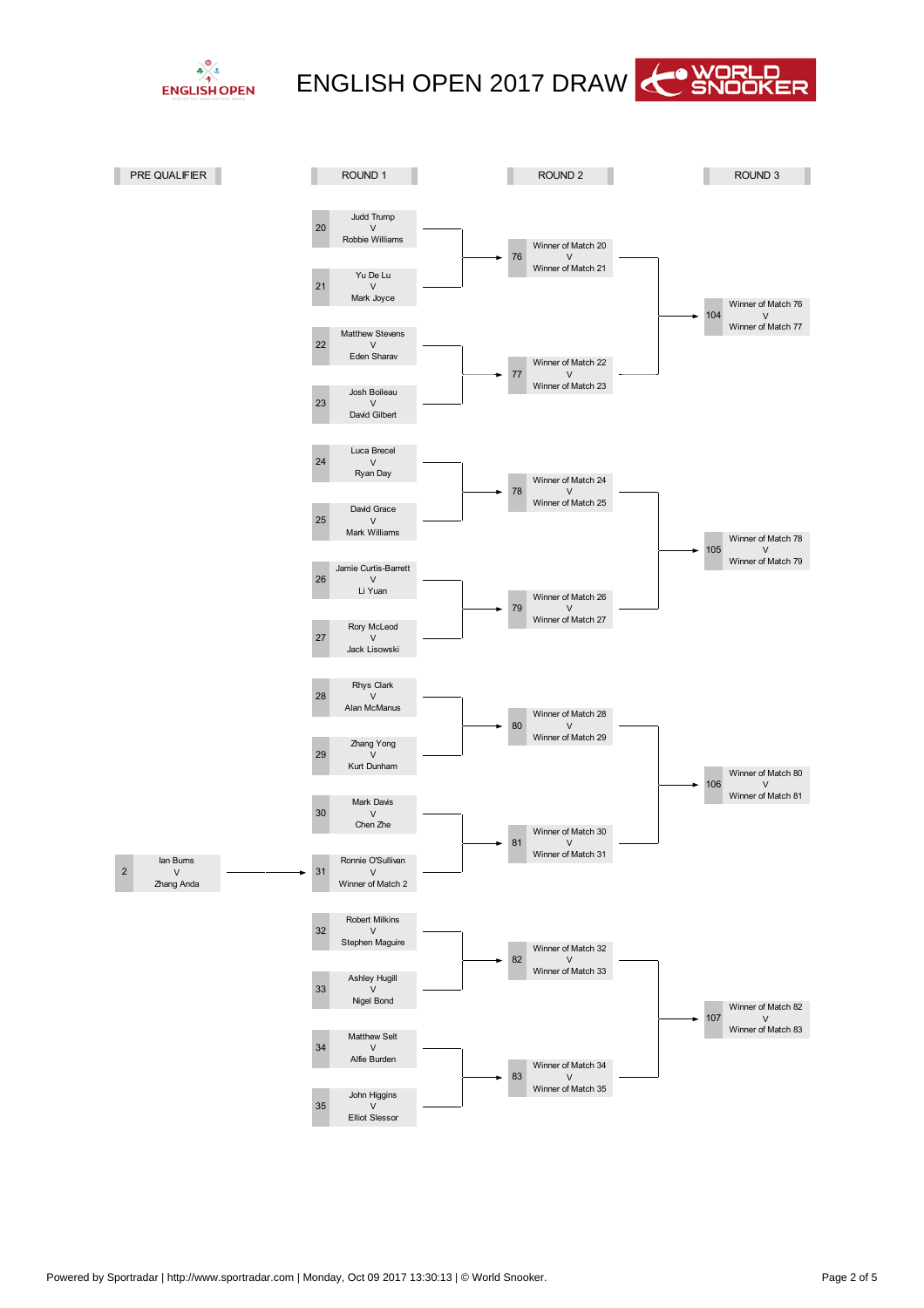



inner of Match 90  $\vee$ inner of Match 91 inner of Match 48 .<br>V inner of Match 49 g inner of Match 50  $\vee$ inner of Match 51  $\overline{\phantom{0}}$ inner of Match 88 V<br>inner of Match 89 88 inner of Match 44  $\vee$ inner of Match 45 89 inner of Match 46  $\vee$ inner of Match 47 09 inner of Match 86 V inner of Match 87 86 inner of Match 40  $\overline{V}$ inner of Match 41 87 inner of Match 42  $\vee$ inner of Match 43 inner of Match 84  $\vee$ inner of Match 85 84 inner of Match 36  $\vee$ inner of Match 37 85 inner of Match 38  $\overline{V}$ inner of Match 39 - Dominic Dale  $\vee$ Daniel ells  $\sqrt{5}$ Shaun Murphy  $\vee$ Soheil Vahedi 48 Liam Highfield  $\vee$ Fergal O'Brien 49 Thepchaiya Un-Nooh  $\tilde{v}$ Kurt Maflin  $\overline{AB}$ Stuart Carrington  $\vee$ Boonyarit Keattikun 47 Mark Allen  $\vee$ Jimmy hite  $44$ Ken Doherty  $\overline{V}$ Gerard Greene 45 Anthony Hamilton<br>V Alexander Ursenbacher  $42$ John J Astley  $\overline{V}$ Paul S Davison  $43$ Yuan SiJun  $\vee$ Joe Perry 40 Ali Carter  $\overline{\mathsf{v}}$ Oliver Lines  $\overline{4}$ James attana<br>V Martin O'Donnell 38 Craig Steadman  $\vee$ Robin Hull  $39$ Ben oollaston  $\vee$ Peter Ebdon 36 Ding Junhui<br>V Christopher Keogan  $37$ Lukas Kleckers  $\vee$ Michael hite P E QUALIFIE and the state of the state of the state of the state of the state of the state of the state of the state of the state of the state of the state of the state of the state of the state of the state of the state of the state OUND 2 OUND<sub>3</sub>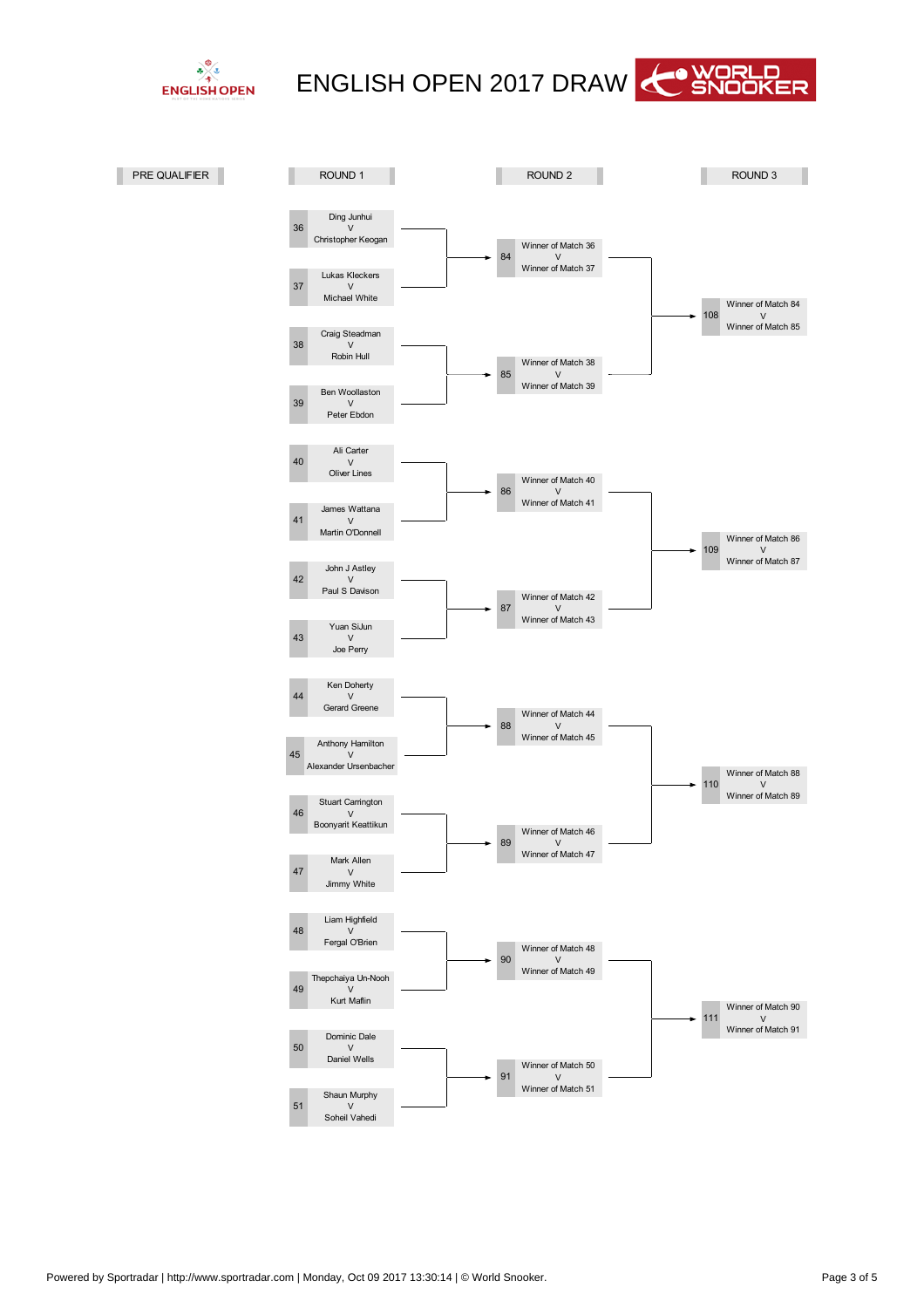